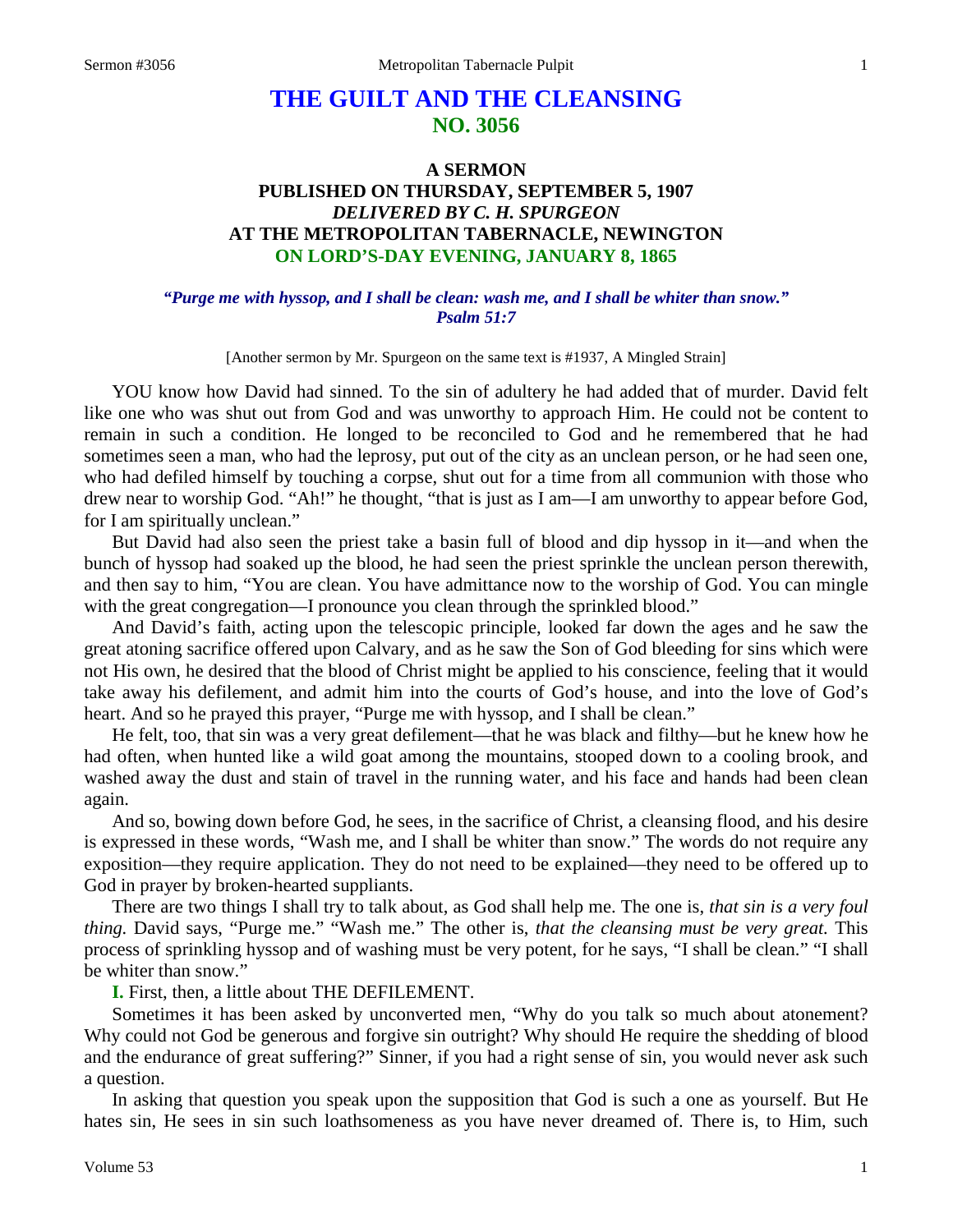horrible abomination, such a heinousness, such a detestableness, and uncleanness about sin, that He could not pass it by. If He did, He would bring upon His own character the suspicion that He was not holy.

Had God passed by human sin without a substitutionary sacrifice, the seraphim would have suspended their song, "Holy, holy, holy, is the LORD of hosts." The Judge, who winks at sin, is the abettor of sin. If the supreme Ruler does not punish sin, He becomes Himself the patron of all guilt, and sin may take its rest beneath the shadow of His wings.

But it is not so, and sinner, God would have you know, and have angels know—and have devils know, that however lightly any of His creatures may think of sin—and however foolishly simple man may toy with it—He knows what a vile thing it is and He will have no patience with it. "He will by no means spare the guilty."

I have heard it said, by persons looking at the subject from another point of view, that the preaching of full forgiveness, through the Savior's blood, to the very chief of sinners, is apt to make men think lightly of sin—that, when we tell them—

#### *"There is life for a look at the Crucified One, There is life at this moment"—*

for every soul that looks at Christ, we do, in effect, find a plaster for men's wounded consciences, which, when thus healed, will only aid and abet them in going to sin again.

How untrue this is, a moment's reflection will show you. We tell the sinner that God never does gratuitously pass by a single sin and that pardon never could have come to one man of Adam's race had it not been procured by the tremendous griefs of the Savior, who stood in men's stead. Our own belief is that all the proclamations of the law and all the threatenings of judgment that were ever thundered forth by the most Boanerges-like of ministers, never did show man so much the vileness of sin as the preaching of this one great truth—"The Lord hath caused to meet on him the iniquity of us all. Surely he hath borne our griefs, and carried our sorrows; yet we did esteem him stricken, smitten of God, and afflicted. But he was wounded for our transgressions, He was bruised for our iniquities: the chastisement of our peace was upon him; and with his stripes we are healed."

That is the great condemnation of sin—the Savior's death. Never is God dressed in such resplendent robes of glorious holiness as when He is smiting sin, as it is laid upon His only-begotten Son. Having lifted it from sinners, and laid it upon Christ, He does not spare it because of the worthiness of the person to whom it is imputed. He smites and crushes it with His full force and fury, till the oppressed victim cries out, "Behold, and see if there be any sorrow like unto my sorrow, which is done unto me, when JEHOVAH hath afflicted me in the day of his fierce anger."

Let us now turn this subject over a little—the guilt of sin. We think that the atonement sets forth that guilt most thoroughly—let this truth reach the ears of every unpardoned man and woman here. It appears that there is nothing but blood that will ever wash your sin away—the blood of Christ, the blood of God's dear Son—this cleanses us from all sin, but nothing else can.

The blackness of your sin will appear, then, if you recollect that *all the creatures in the universe could not have taken one of your sins away.* If all the holy angels in heaven had performed the best service that they could render, they could not have taken away even one of your sins. If the great archangel had left his station near the throne of God's glory, and had been led into a deep abyss of suffering, all that he could have done would not have been a drop in the bucket compared with what would be required to take away one single sin, for sin is such an enormous evil that no created being could remove it.

And even if all the saints on earth could have ceased to sin, and could unceasingly have praised God day and night, yet there is not merit enough in all their songs to blot out one single offense of one single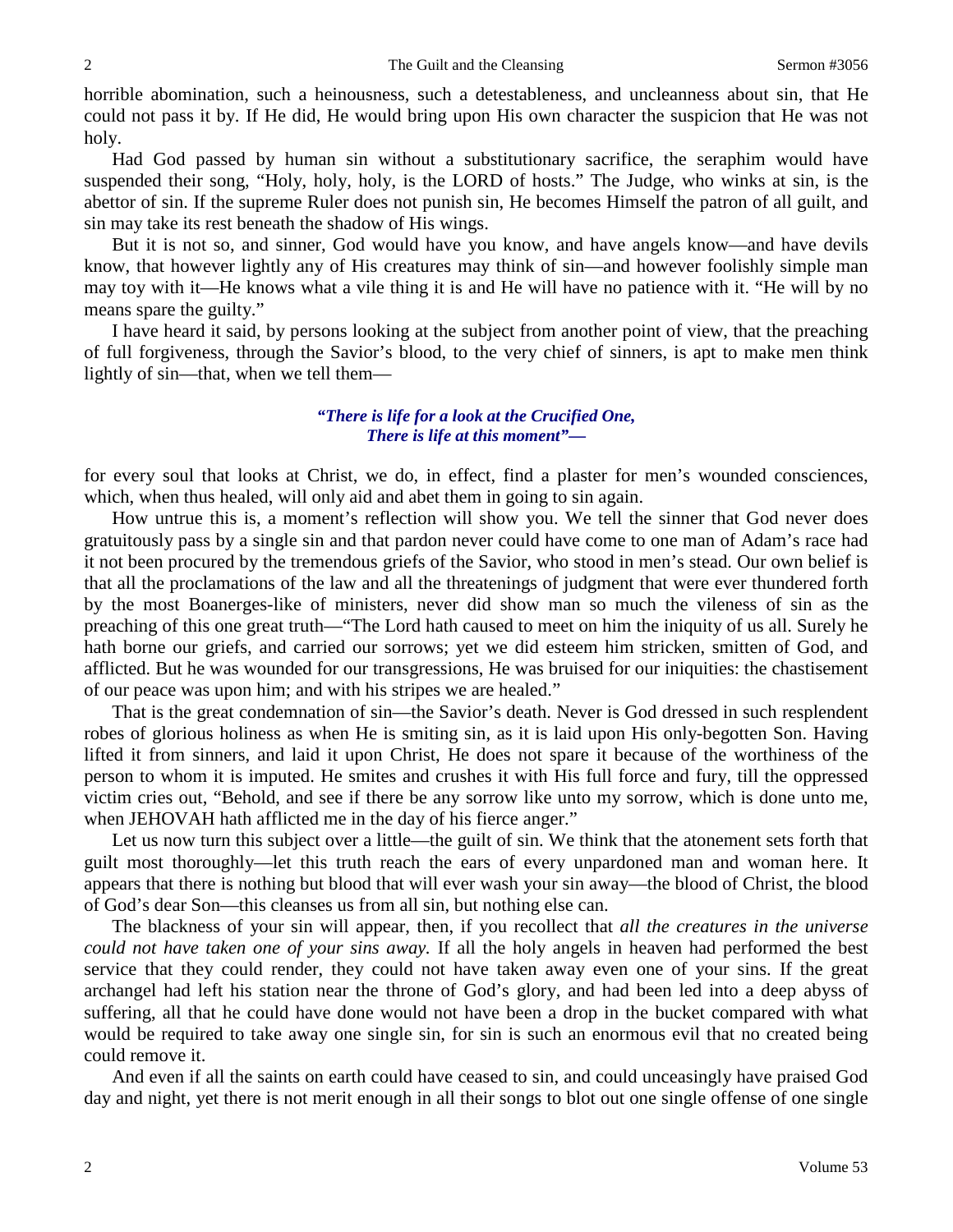#### *"For ever flow; All for sin could not atone."*

Nay, I will go a step lower. The pains of the damned in hell are no atonement for sin. They suffer in consequence of sin, but no atonement has been made by them, for all they have suffered has not lessened what they have to suffer. And when ten thousand times ten thousand years shall have rolled over their poor accursed heads, they will be just as far off having satisfied divine justice as they are now, for sin is such a dreadful thing that even Tophet cannot burn it up, though "the pile thereof is fire and much wood," and though "the breath of the LORD, like a stream of brimstone, doth kindle it."

Sin is cast into its flames and men suffer there—but all the burnings of Gehenna never did consume a single sin—and never could. Think of that! Earth, and heaven, and hell could never take away a single sin from a single soul!

*None but Christ could do it and even Christ Himself could not do it unless He became a man.* It was absolutely necessary that the substitute for human sin should be of the same nature as the offender. Christ must therefore be born of Mary that He might become man. Man must suffer, for man had sinned. As in Adam all died, so in another Adam must all be made alive if they were ever to be made alive at all. They fell by one man, so they must rise by another man, or else never rise.

*But even the man Christ Jesus, in association with the Godhead, could not have taken away your sins unless He had died.* I never read in Scripture that all that He did in His life could take away sin. The Savior's life is the robe of righteousness with which His people are covered, but that is not the bath in which they are washed. The whole life of Christ—all His preaching upon the mountains, all His fastings in the wilderness, all His travail in birth for souls, yea, all His bloody sweat, all His scourgings, all the shame and the spitting that He endured, could not have saved your soul, or take away one sin, for it is written, "Without shedding of blood is no remission" of sin.

Think of this, sinner! To take out that one sin of yours, if you had only one sin, the Infinite must become an infant, and the Immortal must yoke Himself with mortality. And then, in that position, and in that condition, He must become "obedient unto death," or else not one sin on your part could ever be removed from your soul.

But I want you to go with me further than this. Christ Himself, in His death, could not have taken away one sin if it had not been for *the peculiar form of death which He endured.* He had to be crucified, and then Paul could write, "Christ hath redeemed us from the curse of the law, being made a curse for us, for it is written, Cursed is every one that hangeth on a tree."

Christ must, therefore, hang upon a tree that He might be cursed—and there is no man who ever lived who can tell what is meant by that expression—that Christ was cursed. If all the mighty orators who have moved the Christian church at once to tears and to joy, could stand here, I would defy them to weigh this burden of the Lord or estimate its tremendous meaning, "Christ was made a curse for us."

Christ a curse! JEHOVAH-Tsidkenu a curse! Jesus, the darling of the Father, made a curse! He, who "counted it not robbery to be equal with God," a curse! O angels, you may well marvel at this mystery, for its astounding depths you cannot fathom! Yet so it is. "He hath made him to be sin for us, who knew no sin; that we might be made the righteousness of God in him."

And this leads me to mention what I think is surely the climax here, that although Christ died the death of the cross, even then *He could not have taken any sin away unless it had been expressly ordained and settled that He therein did Himself take our sin as well as our curse—*and did therein stand before God, though in Himself personally innocent—as if He had been a sinner and there suffer, "the just for the unjust, that he might bring us to God."

There is that black, that hideous, that damning, that everlasting soul-destroying thing called sin. JEHOVAH-Jesus sees it on His people. He knows that they can never be with Him where He is while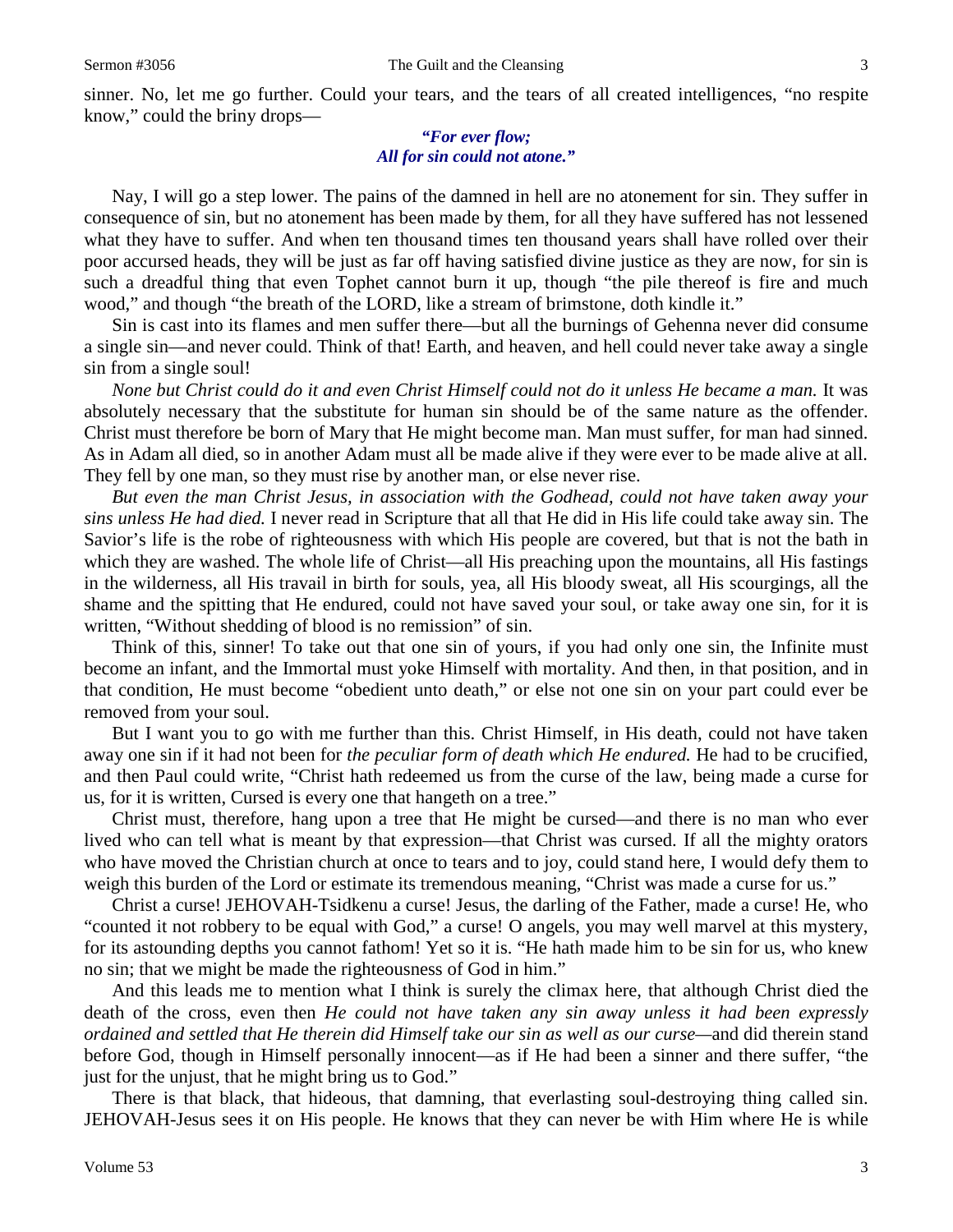that sin rests on them, and He also knows that there is no way by which they can be freed from it except by His taking it.

Can you picture the scene? He takes that terrible, that cursed, that hell-kindling, that hell-feeding thing, that fuel of the eternal pit, that object of eternal wrath—He takes that sin upon Himself and now what does sin seem to say? It is imputed to Christ and it seems to hide itself behind Christ—and it says to God, "O God, You hate me, but You cannot reach me here. Here I am. I am Your enemy, but there is between us an impassable barrier."

Now, what will become of sin? Hear this, you sinners who still have your sins resting upon you! What will become of sin? God says, "Awake, O sword, against my shepherd, and against the man that is my fellow, saith the LORD of hosts: smite the shepherd." And the sword did smite Him, so that Christ cried out, "All thy waves and thy billows are gone over me." And He uttered that dreadful shriek, "My God, my God, why hast thou forsaken me?" in unutterable depths of anguish, because God had turned away His face, and smitten Him in His fierce anger, pounded Him as in a mortar, trampled on Him as in the wine-press, crushed Him as in the olive-press, broke Him between the upper and the nether millstones of His awful wrath, made Him to drink the whole cup dry, and caused Him to suffer—

### *"All that incarnate God could bear, With strength enough, but none to spare."*

So you see that, before even one sin can be pardoned, Christ must suffer what that sin deserves, or something tantamount thereunto, by which divine holiness shall be cleared of all stain. Then, what an awfully evil thing sin must be!

Yet you will see her standing at the corner of the street, with a smiling face, trying to allure you. But shake your head at her and say, "Nay, nay. The Savior bled because of you." And you will see sin sparkling in the wine-cup, but look not on it when it is red, and moves itself aright, but say unto it, "O sin, I loathe you, for you did open my Savior's veins and cause His precious blood to flow." It is easy to get black by sin, but remember that it is so hard to get clean that only God's omnipotence, in the person of Christ, could provide a Cleanser for your sins.

And now, sinner, I say this word to you, yet some will go and mock of it. I cannot make you see the filthiness of sin. You think it a mere trifling thing. God Almighty, you say, is very merciful, forgetting how tremendously just He is. But though I cannot make you see sin, yet I can leave this truth with you you will one day feel what sin means unless you repent of it, for He that spared not His own Son will not spare you.

If the Judge upon the throne smote Christ, who had no sin of His own—smote Him so sternly for other men's sins—what will He do with you? If He spared not His beloved Son, what will He do with His enemies? If the fire burned up Christ, how will it burn up you? O you who are out of Christ without God and without hope—what will you do, what will you do when God shall put on His robe of thunder and come forth to deal with you in His wrath? Beware, beware, you that forget God, lest He tear you in pieces, and there be none to deliver you! "Kiss the Son, lest he be angry, and ye perish from the way, when his wrath is kindled but a little."

I want you to take this prayer now. I have tried to bring out the meaning of it. You are thus black, so pray to God, "Purge me with blood: apply it by Your Holy Spirit, as the priest applied to the leper the blood upon the bunch of hyssop. 'Purge me with hyssop, and I shall be clean: wash me, and I shall be whiter than snow."

**II.** And now we shall have a few words upon THE POWER OF THE CLEANSING.

*Whom can it cleanse?* That is the first question. David answers it, for he says, "It can cleanse *me.*" He meant himself. I would not exaggerate David's sin, but it was a very frightful one. What could be more dreadful than for a man so highly-favored, who had so much light, so much communion with God,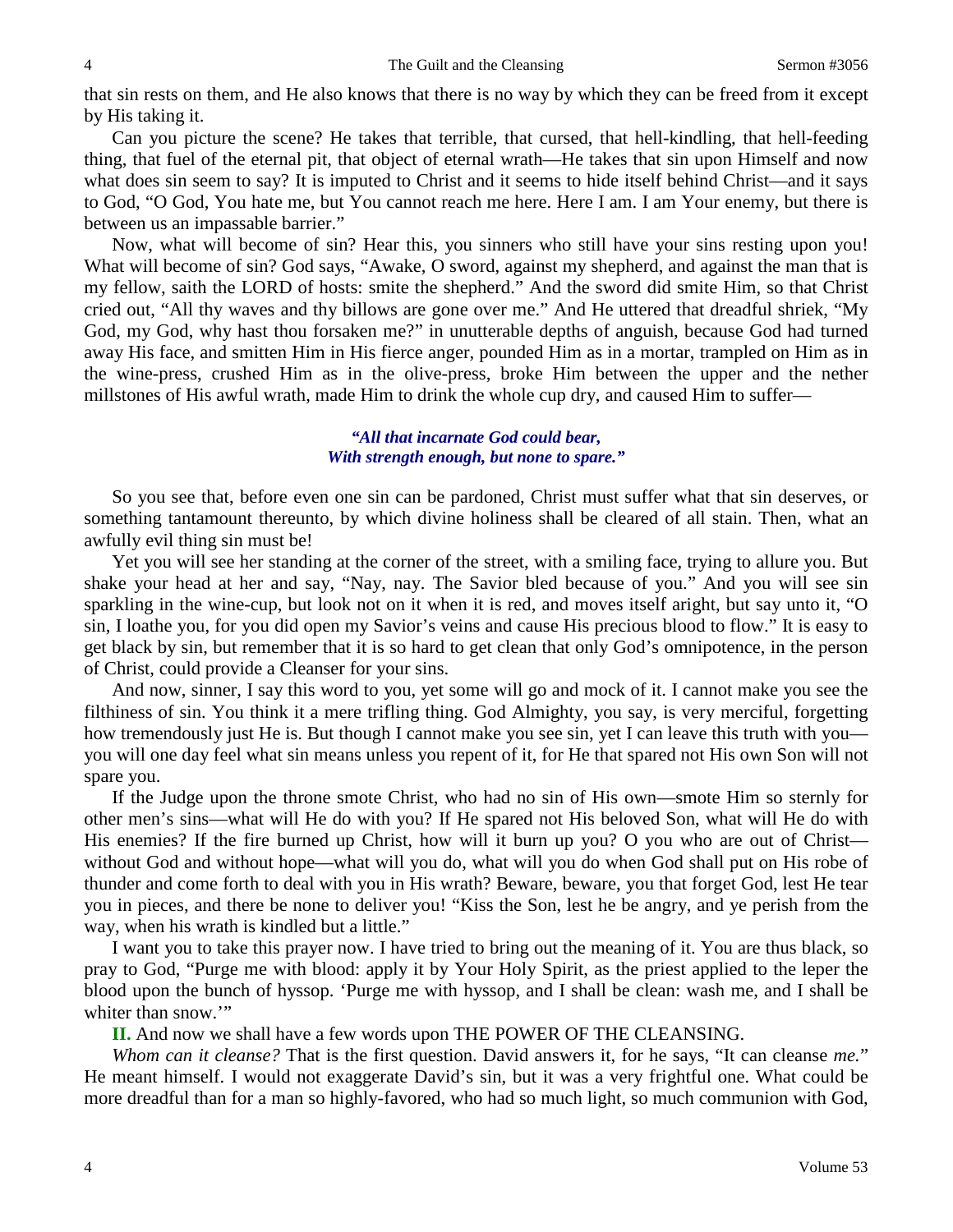While my blood runs chill at the very thought of his having committed them, yet in my soul I am glad that the Holy Spirit ever permitted such a black case to stand on record. What an encouragement to seek pardon it has been to many who have sinned as foully as David did! If you can bend your knee and pray David's prayer, you shall get David's answer. "Purge me with hyssop, and I shall be clean."

What if you have even defiled your neighbor's wife? What if you have even smitten your neighbor to his heart and left him dead upon the earth? These two crimes will damn you to all eternity unless you shall find pardon for them through the blood of Jesus—but there is pardon for them there. If you look up to where that blood is streaming from the hands and feet and side of Jesus. If you trust your broken spirit in His hands, there is pardon for your crimson sins to be had right now.

Is there a harlot here? O poor fallen woman, I pray that Christ may so forgive you that you will wash His feet with your tears and wipe them with the hairs of your head! Is there a thief here? Men say that you will never be reclaimed, but I pray the eternal mercy, which saved the dying thief, to save the living thief. Have I any here who have cursed God to His face a thousand times? Return unto your God, for He comes to meet you. Say unto Him, "Father, I have sinned." Bury your head in His bosom. Receive His kiss of forgiveness, for God delights to pardon and to blot out transgression.

Now that He has smitten Christ, He will not smite any sinner who comes to Him through Christ. His wrath is gone and He can now say, "Fury is not in Me." Here, then, is a great wonder—that Christ's precious blood can cleanse the vilest of the vile and you may now pray the prayer of the text, "Purge me with hyssop, and I shall be clean."

*From what can it cleanse?* I dare not mention every kind of sin, but there is no sin from which it cannot cleanse. What a precious truth that is, "The blood of Jesus Christ his Son cleanseth us from all sin."

During this last week, I have been with brother Offord conducting prayer meetings, and he told, one evening, a tale which I made him tell every evening afterwards, for I thought it so good. He said there was a poor man, living in Dartmoor, who had been employed during the summer in looking after horses, and cows, and so on, that were turned out on the moor. He was a perfect heathen and never went to a place of worship, perhaps, since he was a child. For him there was no Sabbath.

After a time, he grew very ill. He was over sixty years of age and having nothing to live upon, he went into the workhouse. While he was there, it pleased the mysterious Spirit to make him uneasy as to his soul. He felt that he must die and the old man had just enough light to let him see that, if he did die, all was wrong with regard to a future state. He had a little grandchild, who lived in a neighboring town—Plymouth, I think it was—and he asked leave for his grandchild to come in every day to see him.

As he was very ill and near death, that was allowed. She came in and he said to her, "Read the Bible to me, dear." She complied and the more she read, the more wretched the old man grew. "Read again," he said. The more she read, the more dark his mind seemed to be with a sense of guilt.

At last, one day, she came to that passage in the first epistle of John—you know it—"The blood of Jesus Christ his Son cleanseth us from all sin." "Is that there?" he asked. "Yes, grandfather," replied the little girl, "that is there." "*Is* that there?" "Oh, yes, grandfather, it is there." "Then read it again! Read it again!"

She again read, "The blood of Jesus Christ his Son cleanseth us from all sin." "My dear, are you sure it is just like that?" "Yes, grandfather." "Then read it again, dear." "The blood of Jesus Christ his Son cleanseth us from all sin." "Then," he said, "take my finger and put it on that verse. Is it on that text, child?—is my finger on that blessed text?" "Yes, grandfather." "Then," he said, "tell them," (alluding to his friends) "that I die in the faith of that!"—and he closed his eyes and doubtless entered into eternal rest.

And *I* will die in the faith of that truth, by the grace of God—and so will you, I trust, brethren and sisters, die with your finger on that text, "The blood of Jesus Christ his Son cleanseth *us* from *all* sin."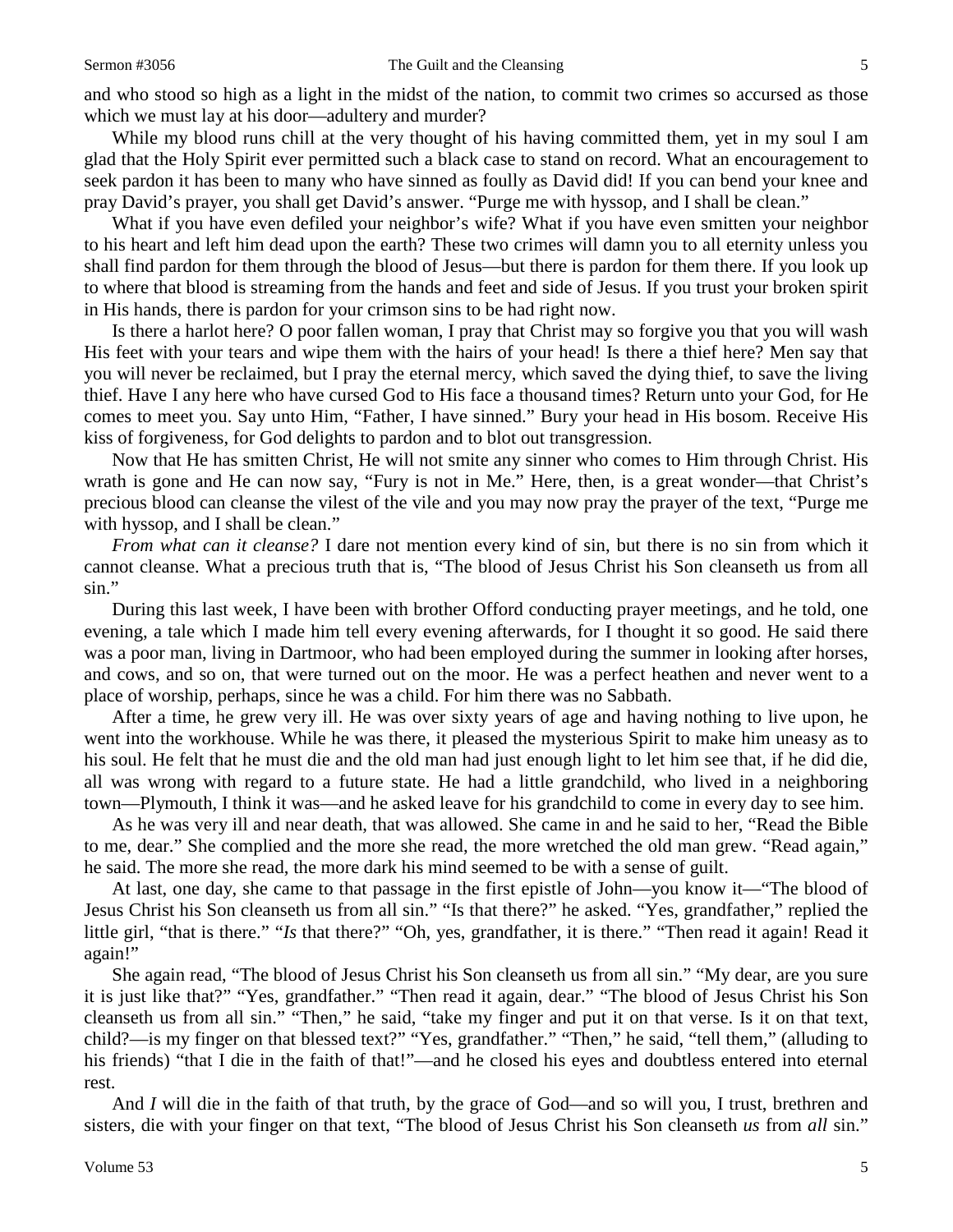Oh, it is sweet living, and it is sweet dying, if you can rest there! Now we see, then, that whatever your sins may have been, they are all included in those little words, "*all sin*"—therefore be of good comfort, poor sinner—if you believe in Jesus Christ, you are born of God and His blood cleanses you from all sin.

Another question is, *When will it cleanse?* It will cleanse *now.* It will cleanse at this moment. You remember that it is in the present tense, "The blood of Jesus Christ his Son *cleanseth*"—that is to say, just at this particular moment, some three or four minutes to eight o'clock—there is efficacy in the precious blood of Jesus to cleanse *now.* 

You need not stop till you get home to pray. He who trusts Christ is saved the moment that he trusts. His sin is blotted out the instant that he accepts Christ as his Substitute and justifies God in smiting sin in the person of the Savior. There is efficacy in the blood now. Perhaps there has strayed in here one who says, "It is too late." Who told you that? Sir, it was the devil—and he was a liar from the beginning.

"Ah!" says another, "but you do not know that I have sinned against light and knowledge." My dear friend, I do not know how much you have sinned, but I do know that it is written, "He is able also to save them to the uttermost that come unto God by him," and I know that you have not gone beyond the uttermost, so I conclude that He is able to save you—right now, just as you are, standing in yonder crowd, or sitting here in these pews.

Once more—*In what way is Christ able thus to cleanse*? I answer—In a perfect and complete way. David says, "Wash me, and I shall be whiter than snow." We do not see snow very often now, but when we did see it last time, what a dazzling whiteness there was upon it! You took a sheet of paper, and laid it upon the snow, and you were perfectly surprised to see the clean, white paper turned yellow or brown in comparison with the snow's dazzling whiteness.

But David says, "I shall be whiter than snow." You see, snow is only earthly whiteness, only created whiteness, but the whiteness which Christ gives us, when He washes us in His blood, is divine whiteness. The whiteness is the righteousness of God Himself. Besides, snow soon melts and then, where is the whiteness? The snow and the whiteness run away together, but there is no power in temptation, no power in sin, which is able to stain the whiteness which God gives to a pardoned sinner.

And then snow, especially here in this our smoky city, soon gets brown or black—but this righteousness never will.

#### *"No age can change its glorious hue; The robe of Christ is ever new."*

"And is this perfect whiteness for me?" says one. Yes, for you, if you believe in Jesus. If you were as black as the devil himself, if you did but believe in Jesus, you should be as white as an angel in a moment, because by believing, you accept God's way of saving souls—and to do this is the greatest thing that can be done.

The Pharisees came to Christ and they said, making a great fuss about their zeal, "Here is our money. Here is our talent. Here is our time—'what shall we do, that we might work the works of God?'" They opened their ears for His answer and they thought He would say, "Give tithing of mint, and anise, and cummin. Be careful to wash your hands every time you eat. Give your money to the poor. Endow a row of almshouses. Become monks. Lacerate your backs. Tear your flesh," and so on.

But Jesus said nothing of the kind. They wondered, I have no doubt, what He was going to say and they seemed to be all on tiptoe. "Now He is going to tell us the greatest work that a creature can do." "What shall we do that we might work the works of God." He answers them thus—"This is the work of God, that ye believe on him whom he hath sent."

Ah, then they went away, directly, for no such simple thing, no such humbling thing as this would they do. Perhaps there are some of you who say, "Why don't you preach morality?" "Talk of morality!" Says Cowper,—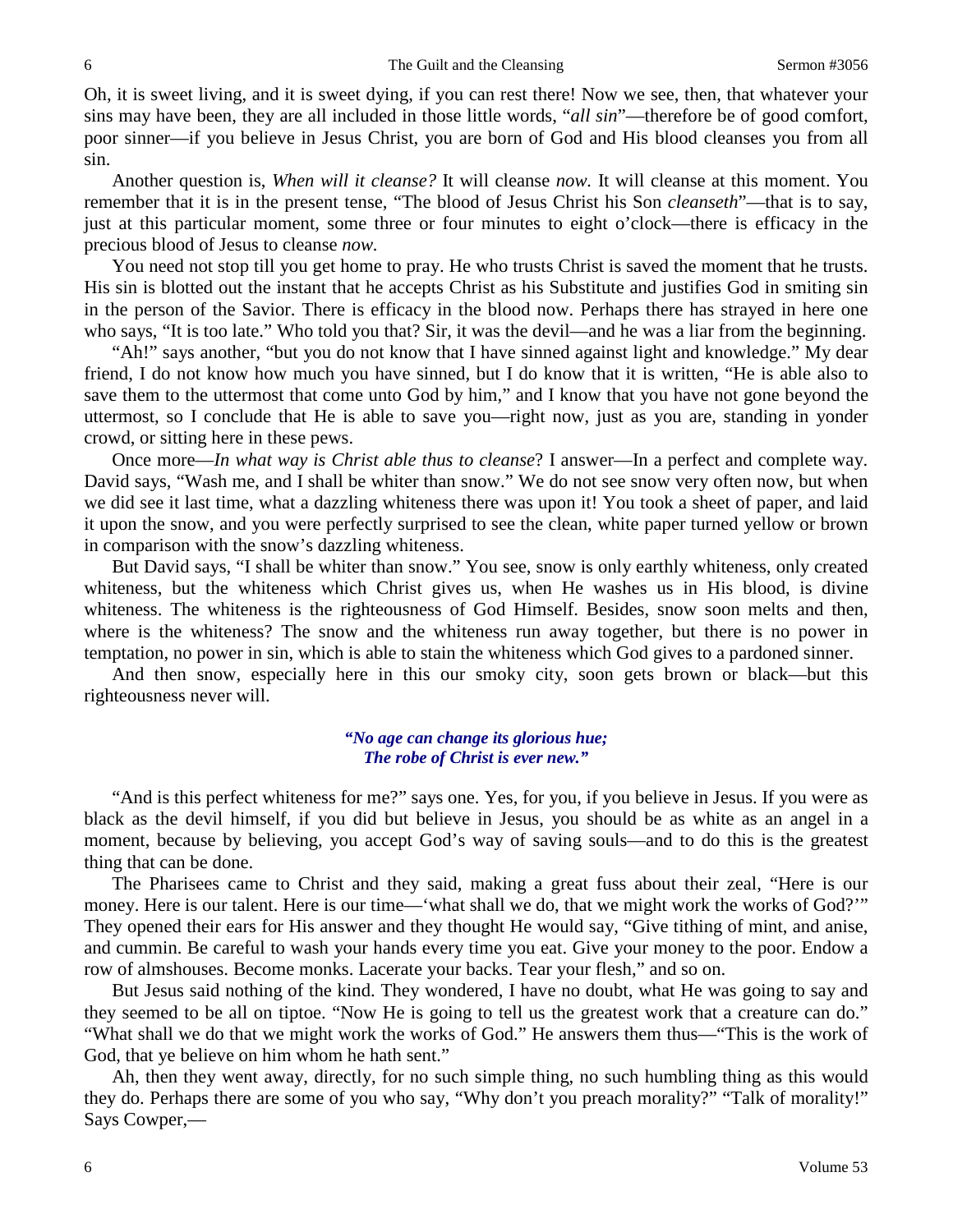#### *"O Thou bleeding Lamb, The best morality is love of Thee;"—*

and so indeed it is.

If I were to tell you that I was commissioned by God to say that, if you walked from here to John o'Groat's House in the cold and wet, bare-footed, and ate nothing on the way but dry bread and drank nothing but water, you should inherit eternal life, you would all be on the road tomorrow morning, if not tonight.

But when I say just this, "Believe on the Lord Jesus Christ, and thou shalt be saved," what do you do then? Are you such a fool as to be damned because the way to be saved is too simple? My anger waxes hot against you, that you should play the fool with your own soul and be damned because it is too easy.

Think of a man who has a disease that is killing him and he will not take the medicine because it is too simple. He will not apply to the physician because his terms are too cheap. He will not apply such and such a remedy because it is too simple! Then when that man dies, who can pity him? Did he not reject the remedy from the worst and emptiest of all motives?

"Oh!" says one, "but simple as it is, it seems too hard for me—I cannot believe." Sinner, what can you not believe? Can you not believe that if Jesus Christ took human sin and was punished for it, God can be just in forgiving it? Why, you *can* surely believe that! You say that you cannot believe, that is, you cannot trust Christ. Why, poor soul, I should find it the hardest work in the world if I were to try not to trust Him, for He is such a precious Savior, such a mighty Savior that I can say, with John Hyatt, that I would not only trust Him with my one soul, but with a million souls if I had them.

Yet it may be that you do not understand what believing is. It is not doing anything. It is leaving off doing. It is just believing that Christ did it all.

> *"Nothing, either great or small, Nothing, sinner, no; Jesus did it, did it* **all***, Long, long ago."*

Christ is worthy of being trusted. Rely upon Him. God give you the grace to do so and you are saved.

Remember what we said the other night—there is all the difference in the world between the religion that is made up of, "D-o, do," and that other religion that is spelt "D-o-n-e, done." He who has the religion of "It is all done," loves God out of gratitude and serves Him because he is saved. But he who has the religion of "Do" is always a slave, never gets salvation, but perishes in his doings—as they deserve to do who will look to themselves instead of looking to Christ.

May the Lord now command His own blessing, for Jesus' sake! Amen.

#### **EXPOSITION BY C. H. SPURGEON**

### *PSALM 51*

May God graciously grant to all of us the grace which shall enable us to enter into the penitential spirit which is so remarkable in this Psalm!

## **Verse 1.** *Have mercy upon me, O God,*

He breaks the silence at last and he does so by crying to God for mercy. Before he says anything else, he appeals to this attribute of mercy, which is so glorious a trait in the character of JEHOVAH. And he casts himself, all guilty as he is, upon the absolute mercy of God. "Have mercy upon me, O God,"

**1.** *According to thy loving kindness: according unto the multitude of thy tender mercies blot out my transgressions.*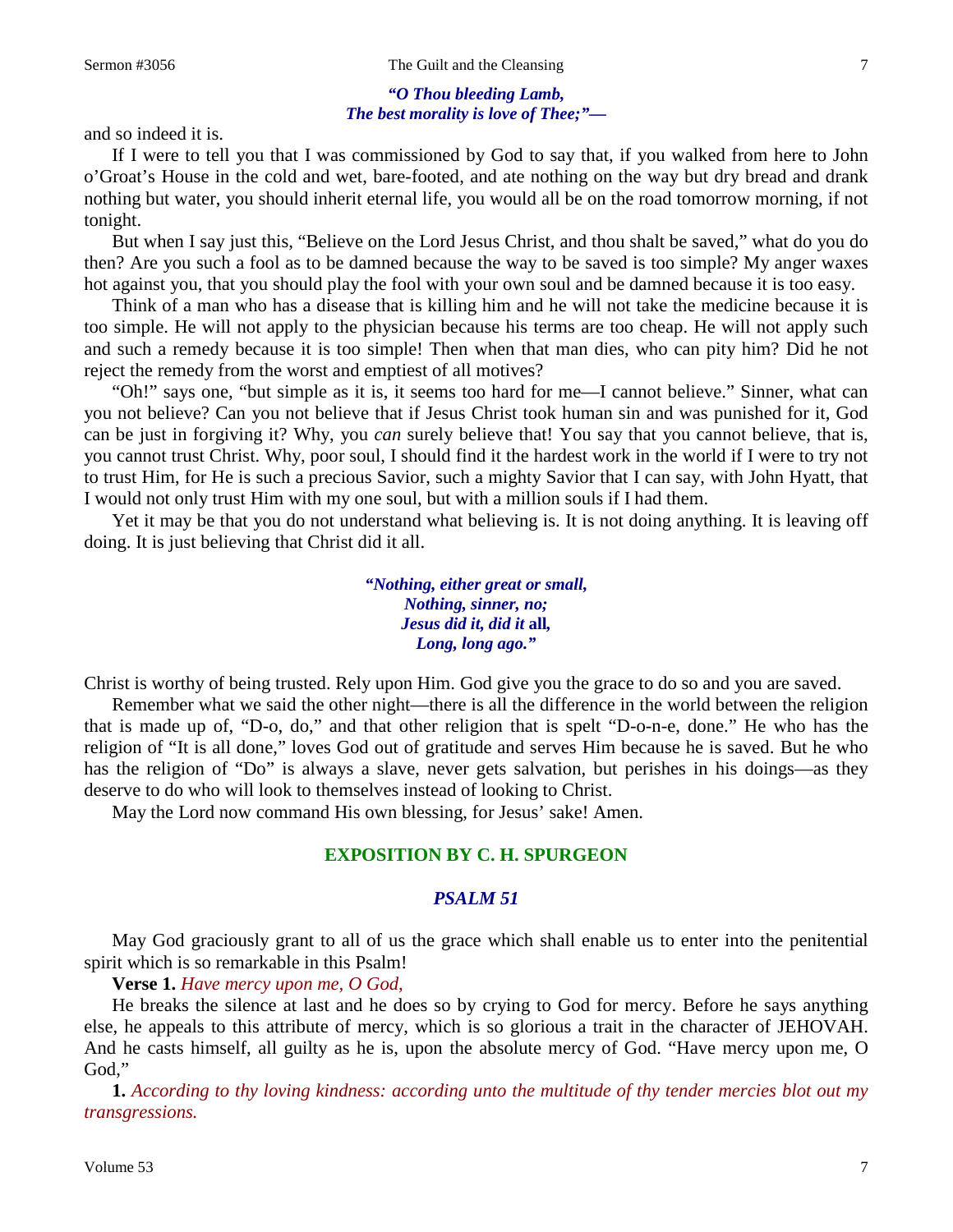David talks as if the Lord had said to him, "What is the measure of the mercy that you want?" And he knows of nothing by which he can measure it except the boundless and infinite lovingkindness of the Lord. "O God!" he seems to say, "deal out mercy to me according to the measure of Your own boundless nature. Let Your mercy be the only judge of the mercy that I need."

**2.** *Wash me thoroughly from mine iniquity,*

The forgiveness of sin is not enough for the true penitent. He wants the defilement, which he has incurred through sin, also to be removed. If washing will not suffice, he asks the Lord to try any other method that will accomplish the desired end.

**2.** *And cleanse me from my sin.*

"If fire is needed to purify me, use fire, O Lord, only 'cleanse me from my sin.'"

**3.** *For I acknowledge my transgressions: and my sin is ever before me.*

David felt that there was a multitude of transgressions recorded against him in God's unerring register, yet he especially realized the guilt of that one sin which Master Trapp calls the devil's nest-egg, to which so many other sins were added. That first sin was a peculiarly foul one, but he added lying, deception, and murder to it, in order to try to cover it—and thus he made it even greater than it was at first. It was well that he confessed that great sin, which was ever before him.

**4.** *Against thee, thee only, have I sinned, and done this evil in thy sight: that thou mightest be justified when thou speakest and be clear when thou judgest.*

"The essence, the virus, the climax of my sin consists in its assault upon You, my God. Therefore, O God, if You condemn me, You will be just! There is nothing that can be said against the severest verdict of Your infallible Justice. Yet, O God, I still appeal to Your mercy, and pray You to forgive me, and to put away all my sin!"

**5.** *Behold,*

David is full of astonishment and amazement. His one great sin has opened his eyes to see the sinfulness of his whole nature.

**5.** *I was shapen in iniquity; and in sin did my mother conceive me.*

"I was 'shapen in iniquity' when I was shapen, and conceived in sin when I was conceived." He sees that the sin is in himself, and that it does not happen to him as an accident, but flows from him as naturally as foul water runs from a polluted spring.

# **6.** *Behold,*

Here are more wonders.

**6.** *Thou desirest truth in the inward parts:*

First he wondered when he saw how sinful he was. Now he wonders as he sees the purity which God demands—"Thou desirest truth in the inward parts."

**6-7.** *And in the hidden part thou shalt make me to know wisdom. Purge me with hyssop,*

"O Lord, You have ordained means by which leprous sinners may be cleansed. The outward sign is the bunch of hyssop dipped in sacrificial blood. O Lord, give me in very deed what that sign means! Give me the cleansing influence of the blood of the great sacrifice. 'Purge me with hyssop.'"

**7.** *And I shall be clean: wash me, and I shall be whiter than snow.*

I cannot help once more remarking, though I have often before made the same observation, that we have here the evidence of wonderful faith on David's part. He has a very real consciousness of the blackness of his sin, yet he also has a triumphant conviction that God can put that sin away and can make even his defiled nature to become clean and pure—"Wash me, and I shall be whiter than snow."

# **8.** *Make me to hear joy and gladness;*

How late in the Psalm that prayer comes! He writes seven verses before he dares to pray for joy and gladness. And those seven verses are all either confessions of sin or petitions for deliverance from sin, and my sinful friend, you must not first seek to get rid of your sorrow, but rather be thankful for your sorrow for sin, and pray that you may never lose that sorrow until you lose the sin that causes it. "Make me to hear joy and gladness;"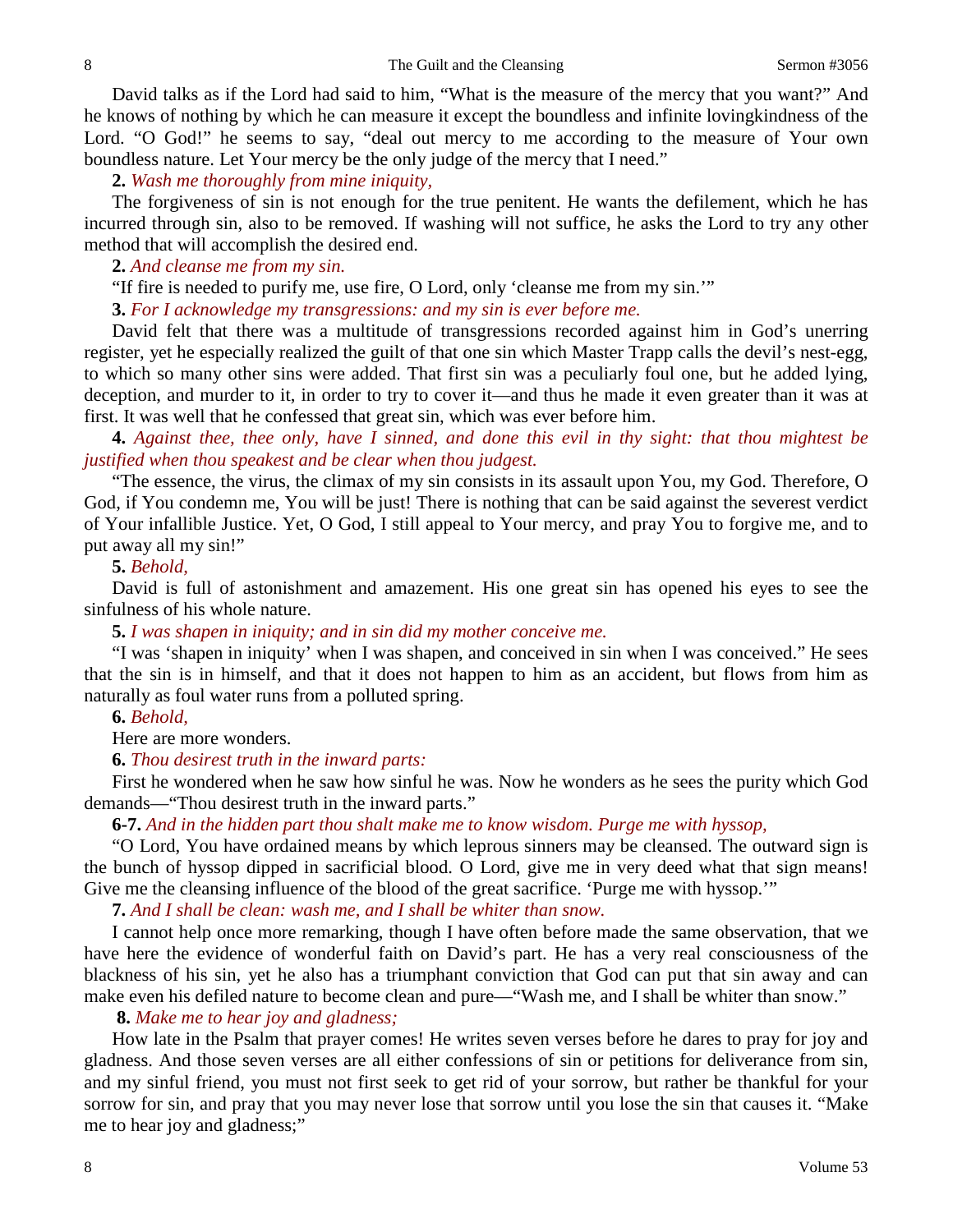#### **8.** *That the bones which thou hast broken may rejoice.*

If God's children fall into sin, the Lord does not wink at their sin, but He chastises them so severely that He sometimes even breaks their bones. But God's pardoning mercy can set those bones and make each broken and mended bone to become a mouth for holy song—"that the bones which thou hast broken may rejoice."

**9.** *Hide thy face from my sins,*

"Do not look at them, O Lord! Even take pains to put them out of Your sight."

#### **9.** *And blot out all mine iniquities.*

"Obliterate them, as though they had been written upon tablets of wax, and You did, with a hot iron, put the whole record of them away—'blot out all mine iniquities.'"

**10.** *Create in me a clean heart, O God;*

He feels that he needs his Creator to again perform His great creating work. David knows that he needs a clean heart, but he does not ask the Lord to make his heart clean—he knows better than to present that request. "That which is born of the flesh is flesh," so David's cry to God is, " 'Create in me a clean heart'—let it be a new creation*—*give me a new heart and a clean heart."

**10.** *And renew a right spirit within me.*

There was once a right spirit in man, but through sin, it has lost its beauty, its tenderness, its delicacy, its sensitiveness, its holiness. So each one of us needs to pray, "O God, renew a right spirit within me!"

**11.** *Cast me not away from thy presence;*

"I cannot bear to be away from Your presence. I must see Your face or I cannot live."

**11-13.** *And take not thy holy spirit from me. Restore unto me the joy of thy salvation; and uphold me with thy free spirit. Then will I teach transgressors thy ways; and sinners shall be converted unto thee.*

One of our proverbs says, "A fellow feeling makes us wondrous kind." And he who knows by bitter experience what sin is, talks tenderly and sympathetically to his fellow sinners—and God is sure to bless such earnest personal testimony—and so sinners will be constrained to turn unto Him.

**14.** *Deliver me from blood-guiltiness, O God, thou God of my salvation:*

He called his sin by its right name. He knew that he had really been the murderer of Uriah, so he confesses his guilt in all its hideousness. "Deliver me from bloods (see marginal reading), O God, thou God of my salvation." It is remarkable that when David confesses his sin in the strongest language that he can use, he at the same time lays hold upon God with the boldest faith that he can exercise. So, the deeper the sense of sin in us is, the stronger can the grace of God make our faith to be.

**14.** *And my tongue shall sing aloud of thy righteousness.*

Should not David have said, "My tongue shall sing aloud of thy *mercy*"? That would have been quite right, yet David knew that God had a way of bestowing His mercy in complete consistency with His righteousness—and this being the more singular part of divine forgiveness, the most astonishing wonder of all, he selects that, and says, "My tongue shall sing aloud of thy *righteousness.*"

#### **15.** *O Lord, open thou my lips;*

In the eighth verse, he had prayed, "Make me to hear," and now he does as good as say, "Make me to speak." Sin puts all the organs of the human body out of order and grace is needed to put them all right again. "O Lord, open thou my lips."

**15-16.** *And my mouth shall shew forth thy praise. For thou desirest not sacrifice;*

The offering of bulls, and lambs, and rams amid the pomp of priestly ritual. "Thou desirest not sacrifice;"

**16-17.** *Else would I give it: thou delightest not in burnt offering. The sacrifices of God are a broken spirit:*

This is all sacrifices put into one, and the man who brings a bleeding heart to God is accepted when the one who brings a bleeding bullock is rejected. But he who brings a bleeding Savior brings the best Sacrifice of all.